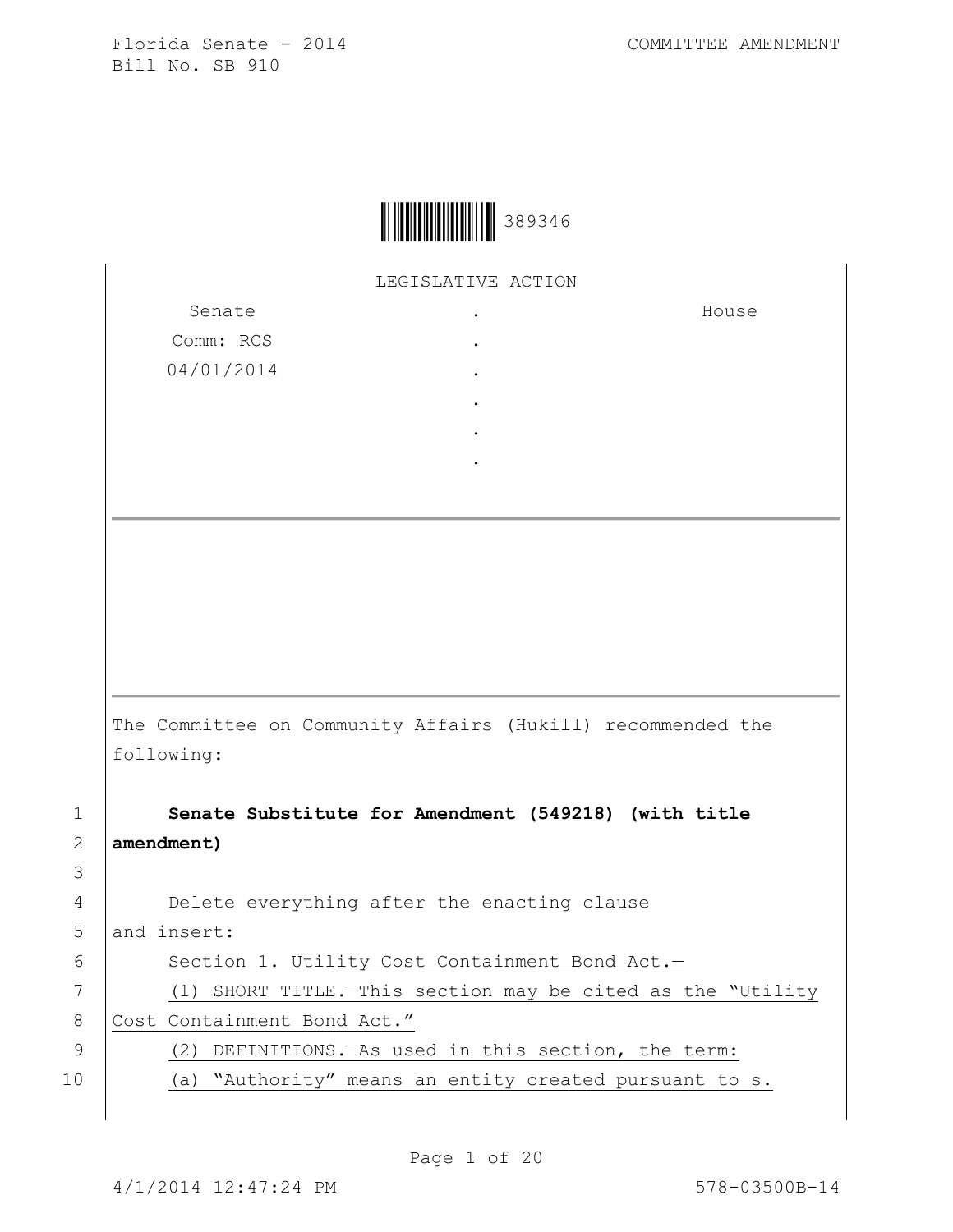|--|--|

| 11 | 163.01(7)(g), Florida Statutes, which provides public utility    |
|----|------------------------------------------------------------------|
| 12 | services and whose membership consists of at least three         |
| 13 | counties. The term includes any successor to the powers and      |
| 14 | functions of such an entity.                                     |
| 15 | (b) "Cost," as applied to a utility project or a portion of      |
| 16 | a utility project financed under this act, means any of the      |
| 17 | following:                                                       |
| 18 | 1. Any part of the expense of constructing, renovating or        |
| 19 | acquiring lands, structures, real or personal property, rights,  |
| 20 | rights-of-way, franchises, easements, and interests acquired or  |
| 21 | used for a utility project.                                      |
| 22 | 2. The expense of demolishing or removing any buildings or       |
| 23 | structures on acquired land, including the expense of acquiring  |
| 24 | any lands to which the buildings or structures may be moved, and |
| 25 | the cost of all machinery and equipment used for the demolition  |
| 26 | or removal.                                                      |
| 27 | 3. Finance charges.                                              |
| 28 | 4. Interest, as determined by the authority.                     |
| 29 | 5. Provisions for working capital and debt service               |
| 30 | reserves.                                                        |
| 31 | 6. Expenses for extensions, enlargements, additions,             |
| 32 | replacements, renovations, and improvements.                     |
| 33 | 7. Expenses for architectural, engineering, financial,           |
| 34 | accounting, and legal services, plans, specifications,           |
| 35 | estimates, and administration.                                   |
| 36 | 8. Any other expense necessary or incidental to determining      |
| 37 | the feasibility of constructing any utility project or           |
| 38 | incidental to the construction, acquisition, or financing of any |
| 39 | utility project.                                                 |
|    |                                                                  |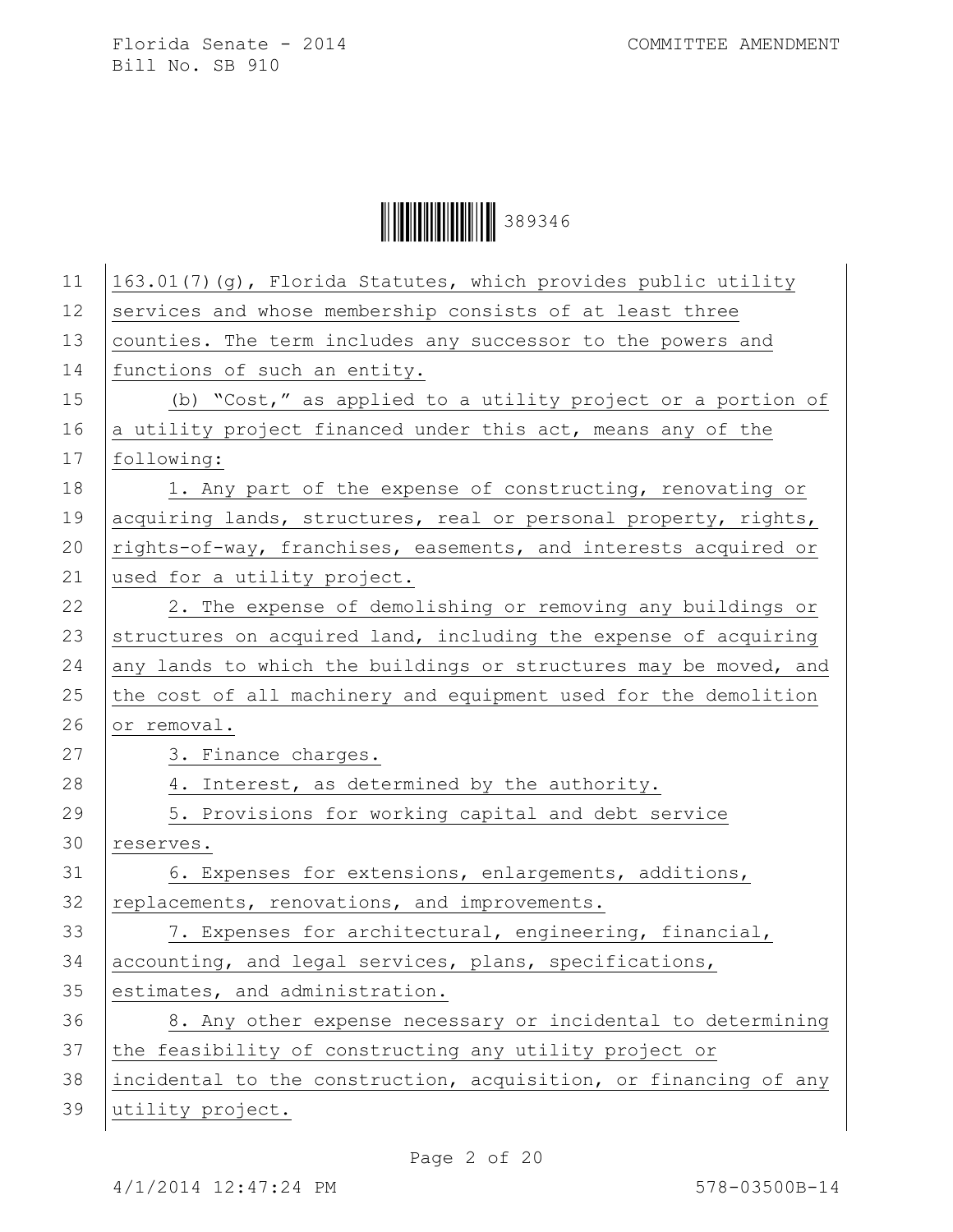$\begin{array}{|c|c|c|c|c|}\hline \multicolumn{1}{|c|}{\textbf{1}}&\multicolumn{1}{|c|}{\textbf{1}}&\multicolumn{1}{|c|}{\textbf{289346}}\ \hline \end{array}$ 

| 40 | (c) "Customer" means a person receiving water, wastewater,       |
|----|------------------------------------------------------------------|
| 41 | or stormwater service from a publicly owned utility.             |
| 42 | (d) "Financing costs" means any of the following:                |
| 43 | 1. Interest and redemption premiums that are payable on          |
| 44 | utility cost containment bonds.                                  |
| 45 | 2. The cost of retiring the principal of utility cost            |
| 46 | containment bonds, whether at maturity, including acceleration   |
| 47 | of maturity upon an event of default, or upon redemption,        |
| 48 | including sinking fund redemption.                               |
| 49 | 3. The cost related to issuing or servicing utility cost         |
| 50 | containment bonds, including any payment under an interest rate  |
| 51 | swap agreement and any type of fee.                              |
| 52 | 4. A payment or expense associated with a bond insurance         |
| 53 | policy; financial guaranty; a contract, agreement, or other      |
| 54 | credit or liquidity enhancement for bonds; or a contract,        |
| 55 | agreement, or other financial agreement entered into in          |
| 56 | connection with utility cost containment bonds.                  |
| 57 | 5. Any coverage charges.                                         |
| 58 | 6. The funding of one or more reserve accounts relating to       |
| 59 | utility cost containment bonds.                                  |
| 60 | (e) "Finance" or "financing" includes refinancing.               |
| 61 | (f) "Financing resolution" means a resolution adopted by         |
| 62 | the governing body of an authority that provides for the         |
| 63 | financing or refinancing of a utility project with utility cost  |
| 64 | containment bonds and that imposes a utility project charge in   |
| 65 | connection with the utility cost containment bonds in accordance |
| 66 | with subsection (4). A financing resolution may be separate from |
| 67 | a resolution authorizing the issuance of the bonds.              |
| 68 | (g) "Governing body" means the body that governs a local         |
|    |                                                                  |

Page 3 of 20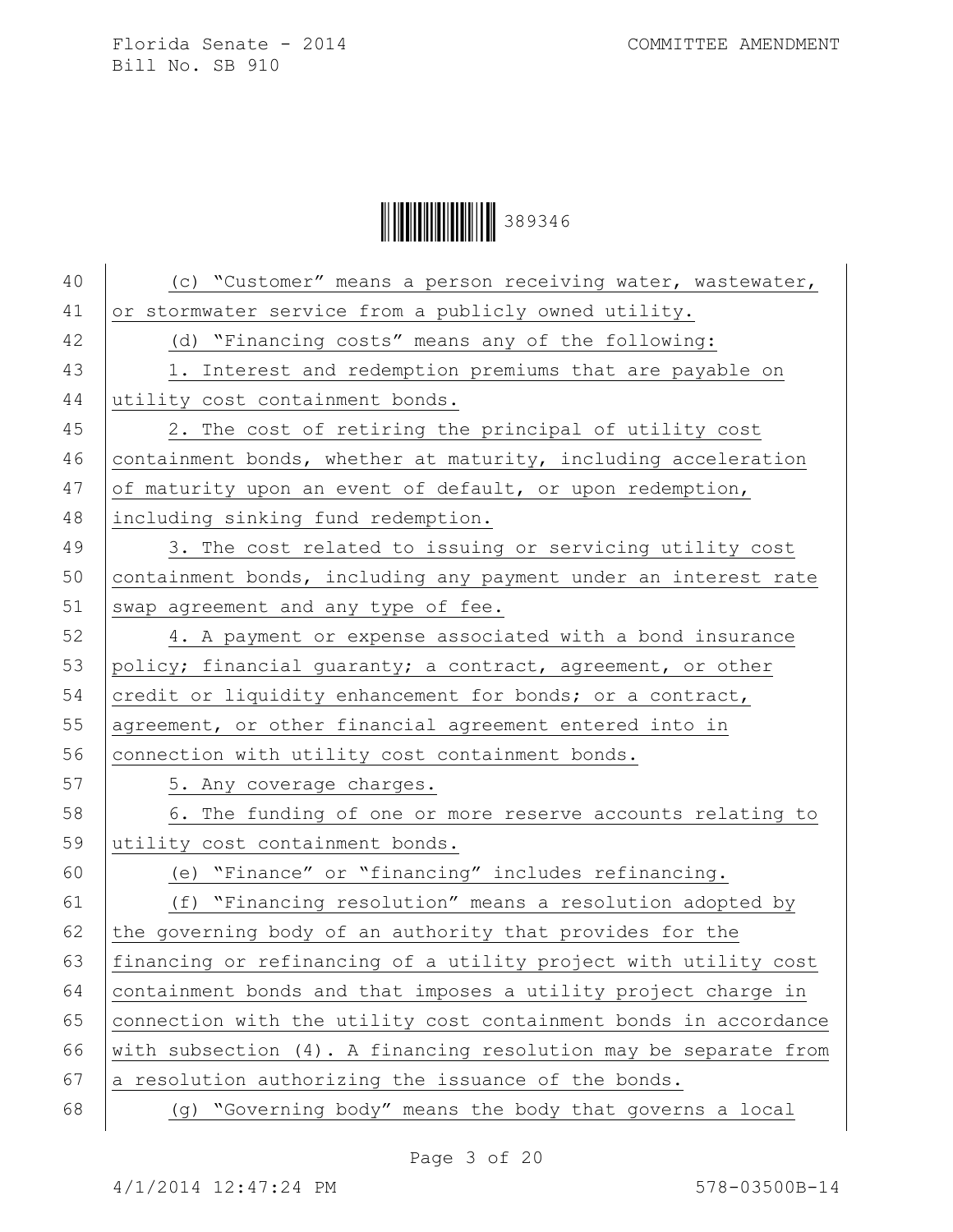## $\begin{array}{|c|c|c|c|c|}\hline \multicolumn{1}{|c|}{\textbf{1}}&\multicolumn{1}{|c|}{\textbf{1}}&\multicolumn{1}{|c|}{\textbf{289346}}\ \hline \end{array}$

| 69 | agency.                                                        |
|----|----------------------------------------------------------------|
| 70 | (h) "Local agency" means a member of the authority, or an      |
| 71 | agency or subdivision of that member, which is sponsoring or   |
| 72 | refinancing a utility project, or any municipality, county,    |
| 73 | authority, special district, public corporation, or other      |
| 74 | governmental entity of the state that is sponsoring or         |
| 75 | refinancing a utility project.                                 |
| 76 | (i) "Public utility services" means any of the following       |
| 77 | services provided by a publicly owned utility:                 |
| 78 | 1. Water.                                                      |
| 79 | 2. Wastewater.                                                 |
| 80 | 3. Stormwater.                                                 |
| 81 |                                                                |
| 82 | The term does not include internet or cable services.          |
| 83 | (j) "Publicly owned utility" means a utility furnishing        |
| 84 | water, wastewater, or stormwater service that is owned and     |
| 85 | operated by a local agency. The term includes any successor to |
| 86 | the powers and functions of such a utility.                    |
| 87 | (k) "Revenue" means income and receipts of the authority       |
| 88 | from any of the following:                                     |
| 89 | 1. A bond purchase agreement.                                  |
| 90 | 2. Bonds acquired by the authority.                            |
| 91 | 3. Installment sales agreements and other revenue-producing    |
| 92 | agreements entered into by the authority.                      |
| 93 | 4. Utility projects financed or refinanced by the              |
| 94 | authority.                                                     |
| 95 | 5. Grants and other sources of income.                         |
| 96 | 6. Moneys paid by a local agency.                              |
| 97 | 7. Interlocal agreements with a local agency.                  |
|    |                                                                |

Page 4 of 20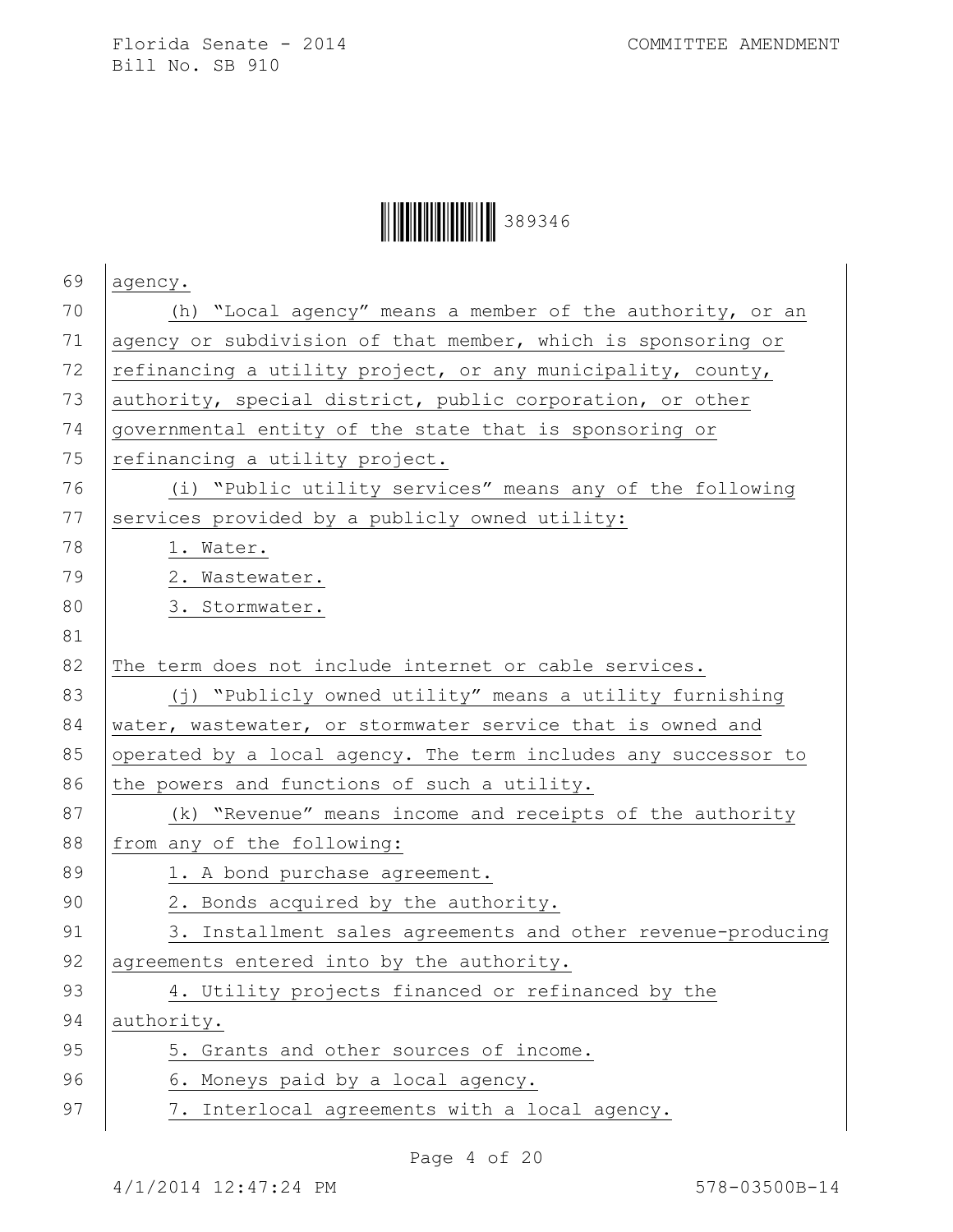$\begin{array}{|c|c|c|c|c|}\hline \multicolumn{1}{|c|}{\textbf{1}}&\multicolumn{1}{|c|}{\textbf{1}}&\multicolumn{1}{|c|}{\textbf{289346}}\ \hline \end{array}$ 

| 98  | 8. Interest or other income from any investment of money in      |
|-----|------------------------------------------------------------------|
| 99  | any fund or account established for the payment of principal,    |
| 100 | interest, or premiums on utility cost containment bonds, or the  |
| 101 | deposit of proceeds of utility cost containment bonds.           |
| 102 | (1) "Utility cost containment bonds" means bonds, notes,         |
| 103 | commercial paper, variable rate securities, and any other        |
| 104 | evidence of indebtedness issued by an authority, the proceeds of |
| 105 | which are used directly or indirectly to pay or reimburse a      |
| 106 | local agency or its publicly owned utility for the costs of a    |
| 107 | utility project, and which are secured by a pledge of, and are   |
| 108 | payable from, utility project property.                          |
| 109 | (m) "Utility project" means the acquisition, construction,       |
| 110 | installation, retrofitting, rebuilding, or other addition to or  |
| 111 | improvement of any equipment, device, structure, process,        |
| 112 | facility, technology, rights, or property located within or      |
| 113 | outside this state which is used in connection with the          |
| 114 | operations of a publicly owned utility.                          |
| 115 | (n) "Utility project property" means the property right          |
| 116 | created pursuant to subsection (6) including the right, title,   |
| 117 | and interest of an authority in any of the following:            |
| 118 | 1. The financing resolution, the utility project charge,         |
| 119 | and any adjustment to the utility project charge established in  |
| 120 | accordance with subsection (5).                                  |
| 121 | 2. The financing costs of the utility cost containment           |
| 122 | bonds and all revenues, and all collections, claims, payments,   |
| 123 | moneys, or proceeds for, or arising from, the utility project    |
| 124 | charge.                                                          |
| 125 | 3. All rights to obtain adjustments to the utility project       |
| 126 | charge pursuant to subsection (5).                               |
|     |                                                                  |

Page 5 of 20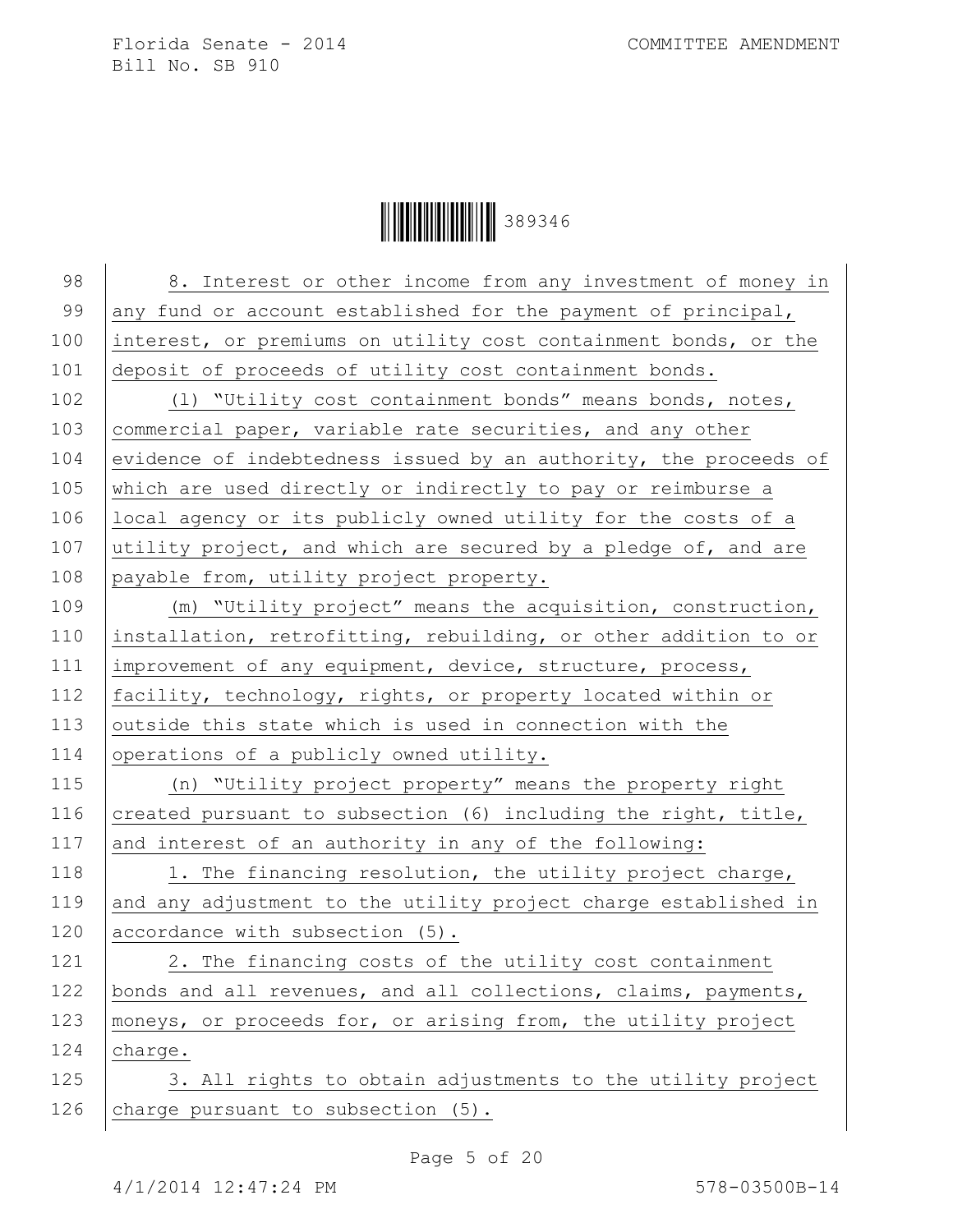Ì389346GÎ389346

127 (3) UTILITY PROJECTS.-128 (a) A local agency that owns and operates a publicly owned 129 utility may apply to an authority to finance the costs of a 130 utility project using the proceeds of utility cost containment 131 bonds. In its application to the authority, the local agency 132 shall specify the utility project to be financed by the utility 133  $\vert$  cost containment bonds and the maximum principal amount, the 134 maximum interest rate, and the maximum stated terms of the 135 utility cost containment bonds. 136 (b) A local agency may not apply to an authority for the 137 financing of a utility project under this section unless the 138 governing body has determined, in a duly noticed public meeting, 139 all of the following: 140 1. The project to be financed is a utility project. 141 2. The local agency will finance costs of the utility 142 project and the financing costs associated with the financing 143 will be paid from utility project property, including the 144 utility project charge for the utility cost containment bonds. 145 3. Based on the best information available to the governing 146 | body, the rates charged to the local agency's retail customers 147 by the publicly owned utility, including the utility project 148 charge resulting from the financing of the utility project with 149 utility cost containment bonds, are expected to be lower than 150  $\vert$  the rates that would be charged if the project was financed with 151 bonds payable from revenues of the publicly owned utility. 152 (c) A determination by the governing body that a project to 153  $\vert$  be financed with utility cost containment bonds is a utility 154 project is final and conclusive, and the utility cost 155 containment bonds issued to finance the utility project and the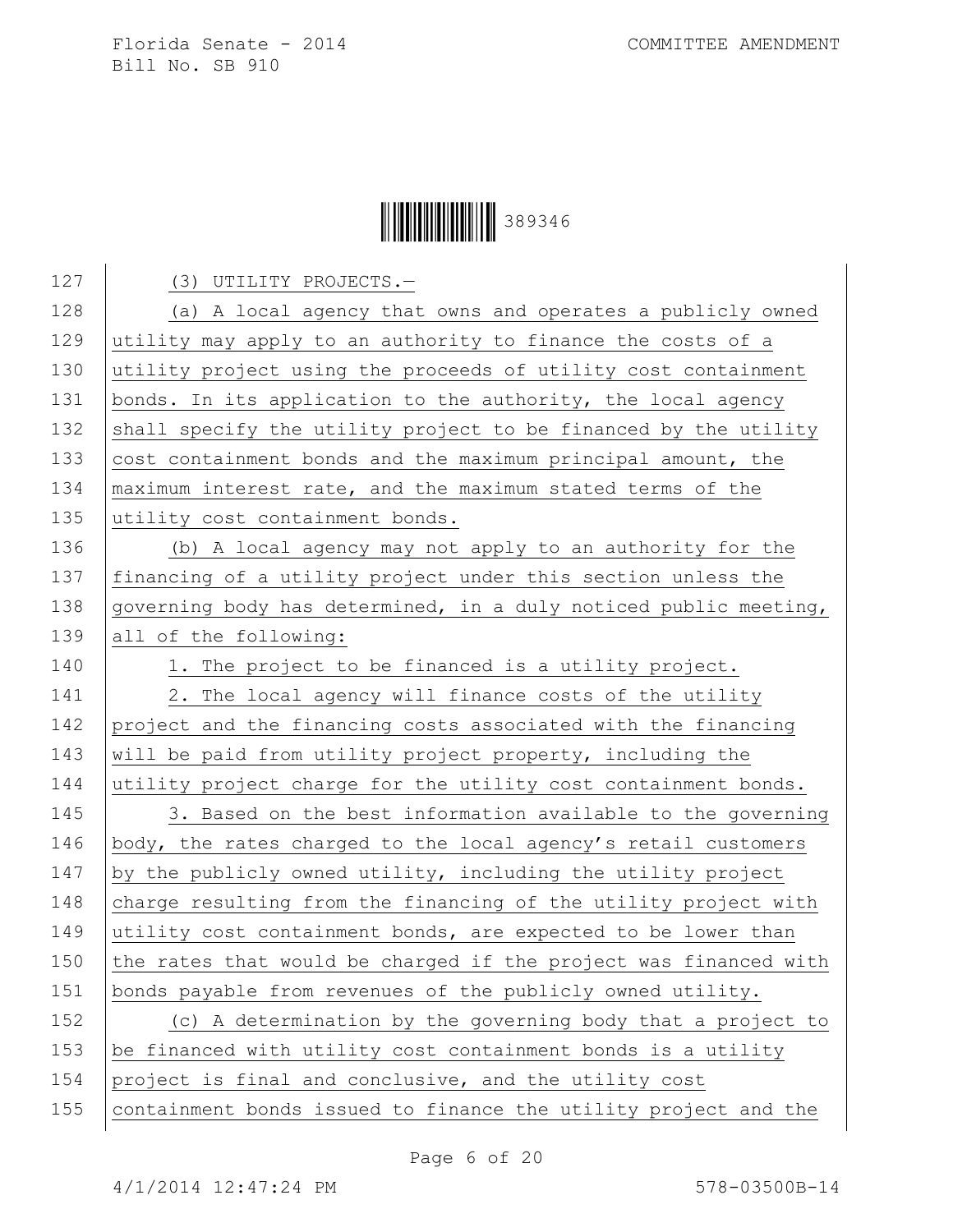$\begin{array}{|c|c|c|c|c|}\hline \multicolumn{1}{|c|}{\textbf{1}}&\multicolumn{1}{|c|}{\textbf{1}}&\multicolumn{1}{|c|}{\textbf{289346}}\ \hline \end{array}$ 

| 156 | utility project charge shall be valid and enforceable as set     |
|-----|------------------------------------------------------------------|
| 157 | forth in the financing resolution and the documents relating to  |
| 158 | the utility cost containment bonds.                              |
| 159 | (d) The savings resulting from the issuance of utility cost      |
| 160 | containment bonds for a utility project must be used to directly |
| 161 | benefit the customers of the publicly owned utility through rate |
| 162 | reductions or other programs.                                    |
| 163 | (e) If a local agency that has outstanding utility cost          |
| 164 | containment bonds ceases to operate a water, wastewater, or      |
| 165 | stormwater utility, directly or through its publicly owned       |
| 166 | utility, references in this section to the local agency or to    |
| 167 | its publicly owned utility shall be to the successor entity. The |
| 168 | successor entity shall assume and perform all obligations of the |
| 169 | local agency and its publicly owned utility required by this     |
| 170 | section and shall assume the servicing agreement required under  |
| 171 | subsection (4) while the utility cost containment bonds remain   |
| 172 | outstanding.                                                     |
| 173 | (4) FINANCING UTILITY PROJECTS.-                                 |
| 174 | (a) An authority may issue utility cost containment bonds        |
| 175 | to finance or refinance utility projects; refinance debt of a    |
| 176 | local agency incurred in financing or refinancing utility        |
| 177 | projects, provided such refinancing results in present value     |
| 178 | savings to the local agency; or, with the approval of the local  |
| 179 | agency, refinance previously issued utility cost containment     |
| 180 | bonds.                                                           |
| 181 | 1. To finance a utility project, the authority may:              |
| 182 | a. Form a single-purpose limited liability company and           |
| 183 | authorize the company to adopt the financing resolution of such  |
| 184 | utility project; or                                              |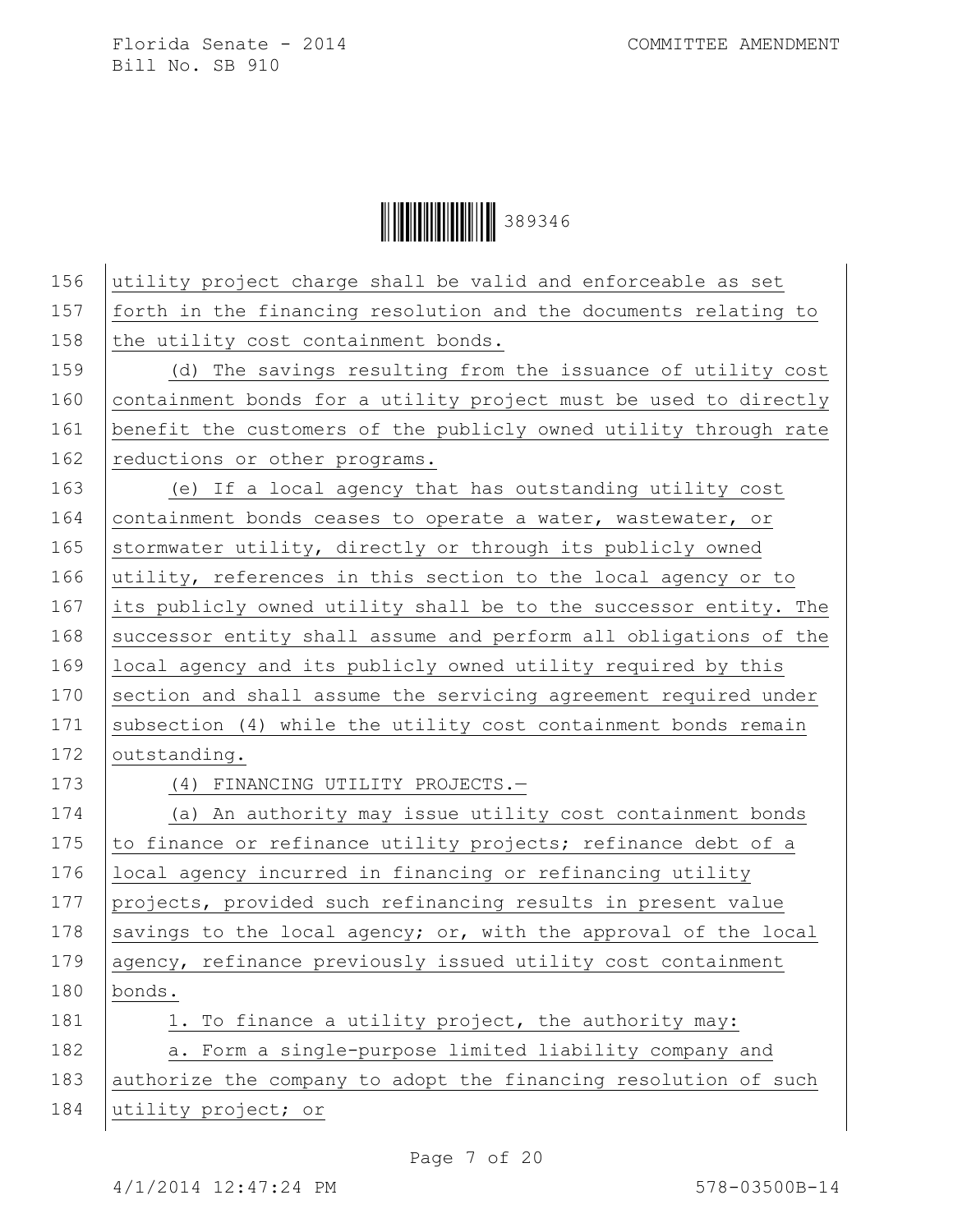Ì389346GÎ389346

| 185 | b. Create a new single-purpose entity by interlocal              |
|-----|------------------------------------------------------------------|
| 186 | agreement whose membership shall consist of the authority and    |
| 187 | two or more of its members or other public agencies.             |
| 188 | 2. A single-purpose limited liability company or a single-       |
| 189 | purpose entity may be created by the authority solely for the    |
| 190 | purpose of performing the duties and responsibilities of the     |
| 191 | authority specified in this section and shall constitute an      |
| 192 | authority for all purposes of this section. Reference to the     |
| 193 | authority includes a company or entity created under this        |
| 194 | paragraph.                                                       |
| 195 | (b) The governing body of an authority that is financing         |
| 196 | the costs of a utility project shall adopt a financing           |
| 197 | resolution and shall impose a utility project charge as          |
| 198 | described in subsection (5). All provisions of a financing       |
| 199 | resolution adopted pursuant to this section are binding on the   |
| 200 | authority.                                                       |
| 201 | 1. The financing resolution must:                                |
| 202 | a. Provide a brief description of the financial calculation      |
| 203 | method the authority will use in determining the utility project |
| 204 | charge. The calculation method shall include a periodic          |
| 205 | adjustment methodology to be applied at least annually to the    |
| 206 | utility project charge. The authority shall establish the        |
| 207 | allocation of the utility project charge among classes of        |
| 208 | customers of the publicly owned utility. The decision of the     |
| 209 | authority shall be final and conclusive, and the method of       |
| 210 | calculating the utility project charge and the periodic          |
| 211 | adjustment may not be changed;                                   |
| 212 | b. Require each customer in the class or classes of              |
| 213 | customers specified in the financing resolution who receives     |
|     |                                                                  |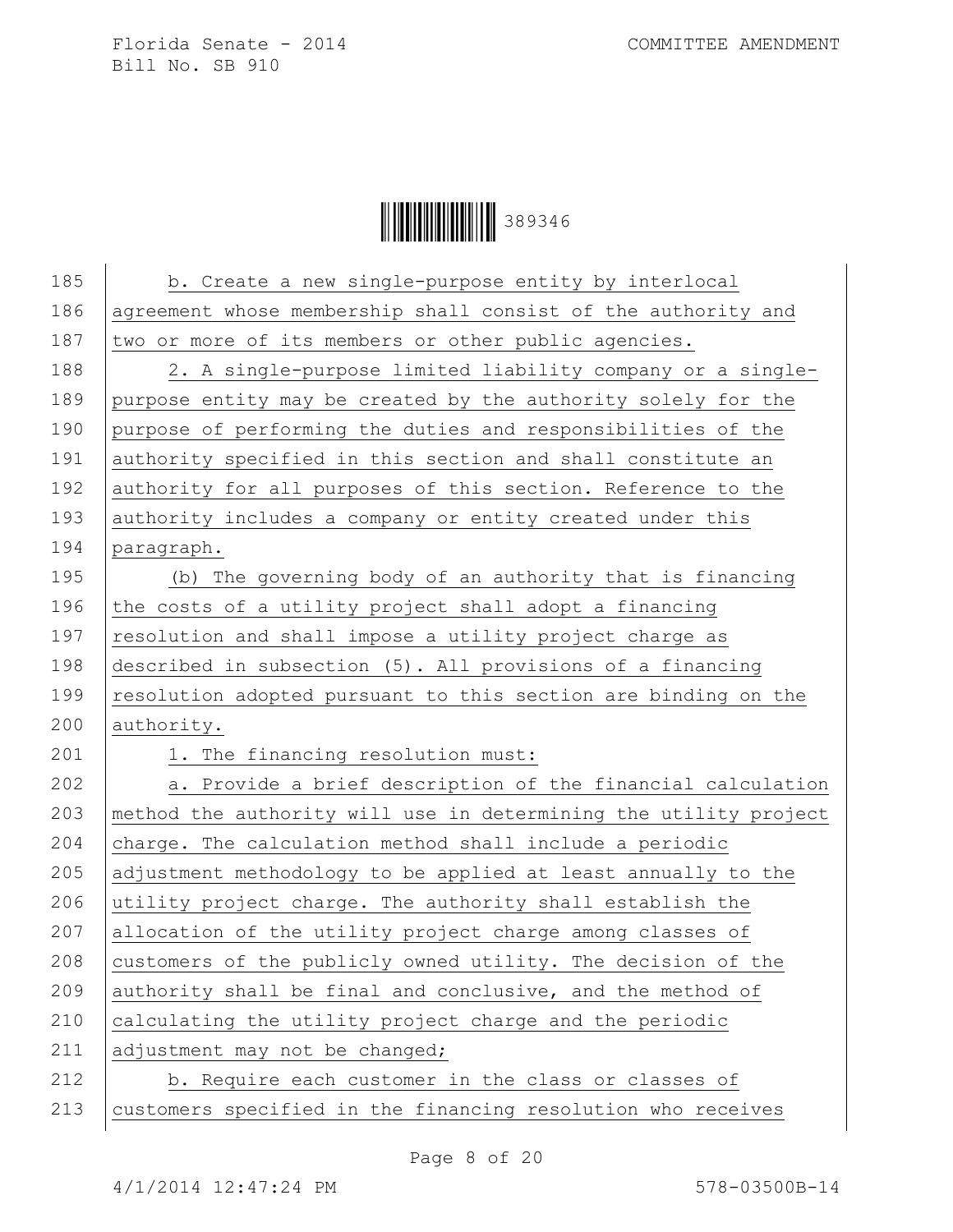$\begin{array}{|c|c|c|c|c|}\hline \multicolumn{1}{|c|}{\textbf{1}}&\multicolumn{1}{|c|}{\textbf{1}}&\multicolumn{1}{|c|}{\textbf{289346}}\ \hline \end{array}$ 

| 214 | water, wastewater, or stormwater service through the publicly    |
|-----|------------------------------------------------------------------|
| 215 | owned utility to pay the utility project charge regardless of    |
| 216 | whether the customer has an agreement to receive water,          |
| 217 | wastewater, or stormwater service from a person other than the   |
| 218 | publicly owned utility;                                          |
| 219 | c. Require that the utility project charge be charged            |
| 220 | separately from other charges on the bill of customers of the    |
| 221 | publicly owned utility in the class or classes of customers      |
| 222 | specified in the financing resolution; and                       |
| 223 | d. Require that the authority enter into a servicing             |
| 224 | agreement with the local agency or its publicly owned utility to |
| 225 | collect the utility project charge.                              |
| 226 | 2. The authority may require in the financing resolution         |
| 227 | that, in the event of a default by the local agency or its       |
| 228 | publicly owned utility with respect to revenues from the utility |
| 229 | project property, the authority, upon application by the         |
| 230 | beneficiaries of the statutory lien as set forth in subsection   |
| 231 | (6), shall order the sequestration and payment to the            |
| 232 | beneficiaries of revenues arising from utility project property. |
| 233 | This provision does not limit any other remedies available to    |
| 234 | the beneficiaries by reason of default.                          |
| 235 | (c) An authority has all the powers provided in this             |
| 236 | section and under s. 163.01(7)(g), Florida Statutes.             |
| 237 | (5) UTILITY PROJECT CHARGE.-                                     |
| 238 | (a) The authority shall impose a sufficient utility project      |
| 239 | charge, based on estimates of water, wastewater, or stormwater   |
| 240 | service usage, to ensure timely payment of all financing costs   |
| 241 | with respect to utility cost containment bonds. The local agency |
| 242 | or its publicly owned utility shall provide the authority with   |
|     |                                                                  |

Page 9 of 20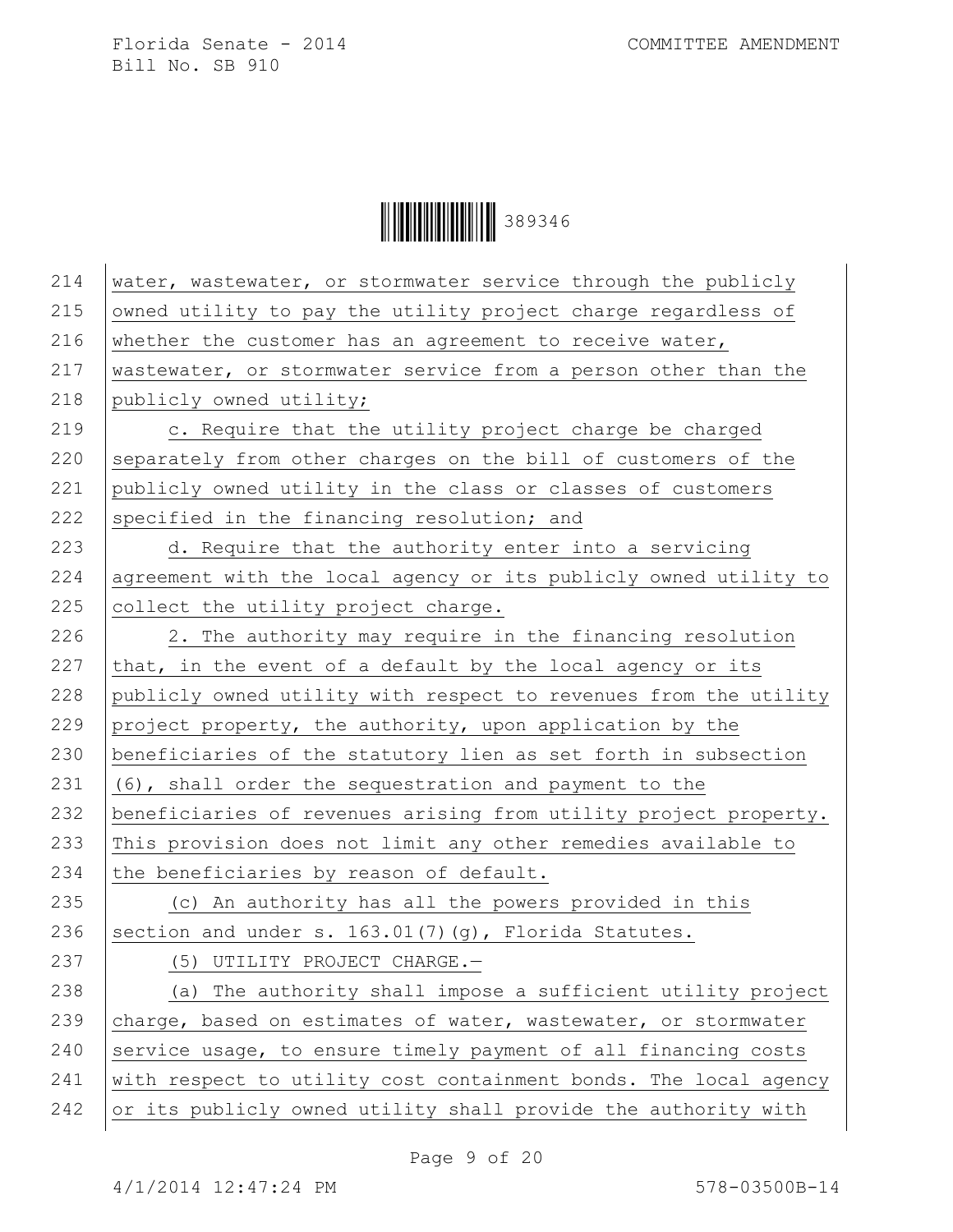Ì389346GÎ389346

243 information concerning the publicly owned utility which may be 244  $\vert$  required by the authority in establishing the utility project 245 charge.

 (b) The utility project charge is a nonbypassable charge to 247 all present and future customers of the publicly owned utility in the class or classes of customers specified in the financing resolution upon its adoption. If a customer of the publicly owned utility that is subject to a utility project charge enters 251 into an agreement to purchase water, wastewater, or stormwater 252 service from a supplier other than the publicly owned utility,  $\vert$  the customer shall remain liable for the payment of the utility project charge if the customer has received any service or benefit from the publicly owned utility subsequent to the date the utility project charged is imposed. 257 (c) The authority shall determine at least annually and at 258 such additional intervals as provided in the financing

 $259$  resolution and documents related to the applicable utility cost  $260$  containment bonds whether adjustments to the utility project 261 charge are required. The authority shall use the adjustment to 262 correct for any overcollection or undercollection of financing 263  $\vert$  costs from the utility project charge or to make any other 264 adjustment necessary to ensure the timely payment of the 265 | financing costs of the utility cost containment bonds, including 266 adjustment of the utility project charge to pay any debt service 267 coverage requirement for the utility cost containment bonds. The 268 local agency or its publicly owned utility shall provide the 269 authority with information concerning the publicly owned utility 270 which may be required by the authority in adjusting the utility 271 project charge.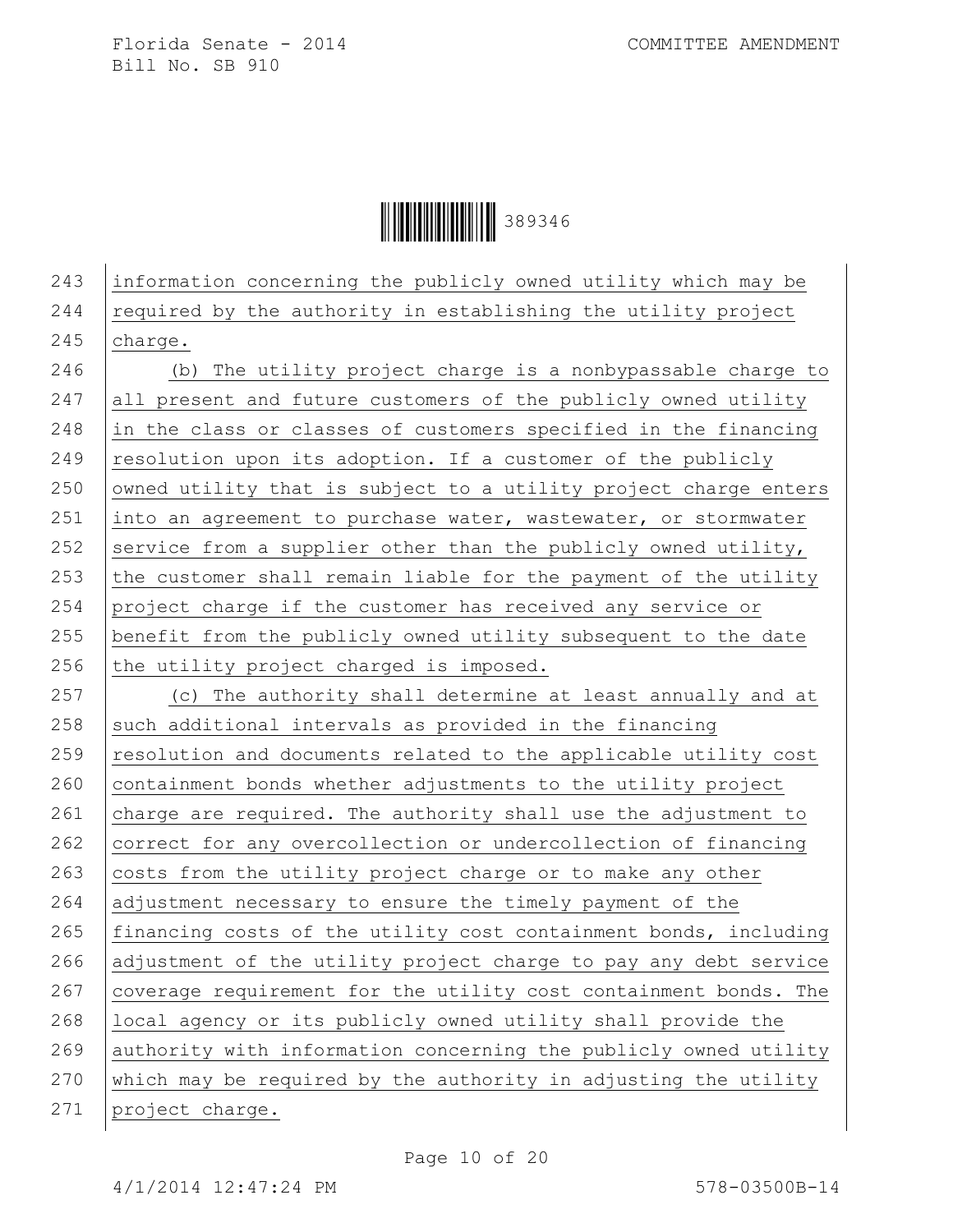Ì389346GÎ389346

272 | 1. If the authority determines that an adjustment to the 273 utility project charge is required, the adjustment shall be made 274 using the methodology specified in the financing resolution.  $275$   $\vert$  2. The adjustment may not impose the utility project charge 276 on a class of customers that was not subject to the utility 277 project charge pursuant to the financing resolution imposing the 278 utility project charge. 279 (d) Revenues from a utility project charge are special  $280$  revenues of the authority and do not constitute revenue of the 281 | local agency or its publicly owned utility for any purpose, 282 including, but not limited to, any dedication, commitment, or 283 pledge of revenue, receipts, or other income that the local 284 agency or its publicly owned utility has made or will make for 285 the security of any of its obligations. 286 (e) The local agency or its publicly owned utility shall  $287$  act as a servicing agent for collecting the utility project  $288$  charge throughout the duration of the servicing agreement 289  $\vert$  required by the financing resolution. The local agency or its 290 publicly owned utility shall hold the money collected in trust 291 for the exclusive benefit of the persons entitled to have the 292 financing costs paid from the utility project charge and the 293 money does not lose its character as revenues of the authority 294 by virtue of possession by the local agency or its publicly 295 owned utility. 296 (f) The timely and complete payment of all utility project 297 charges by the customer shall be a condition of receiving water, 298 | wastewater, or stormwater service from the publicly owned 299 utility. The local agency or its publicly owned utility may use 300 its established collection policies and remedies provided under

Page 11 of 20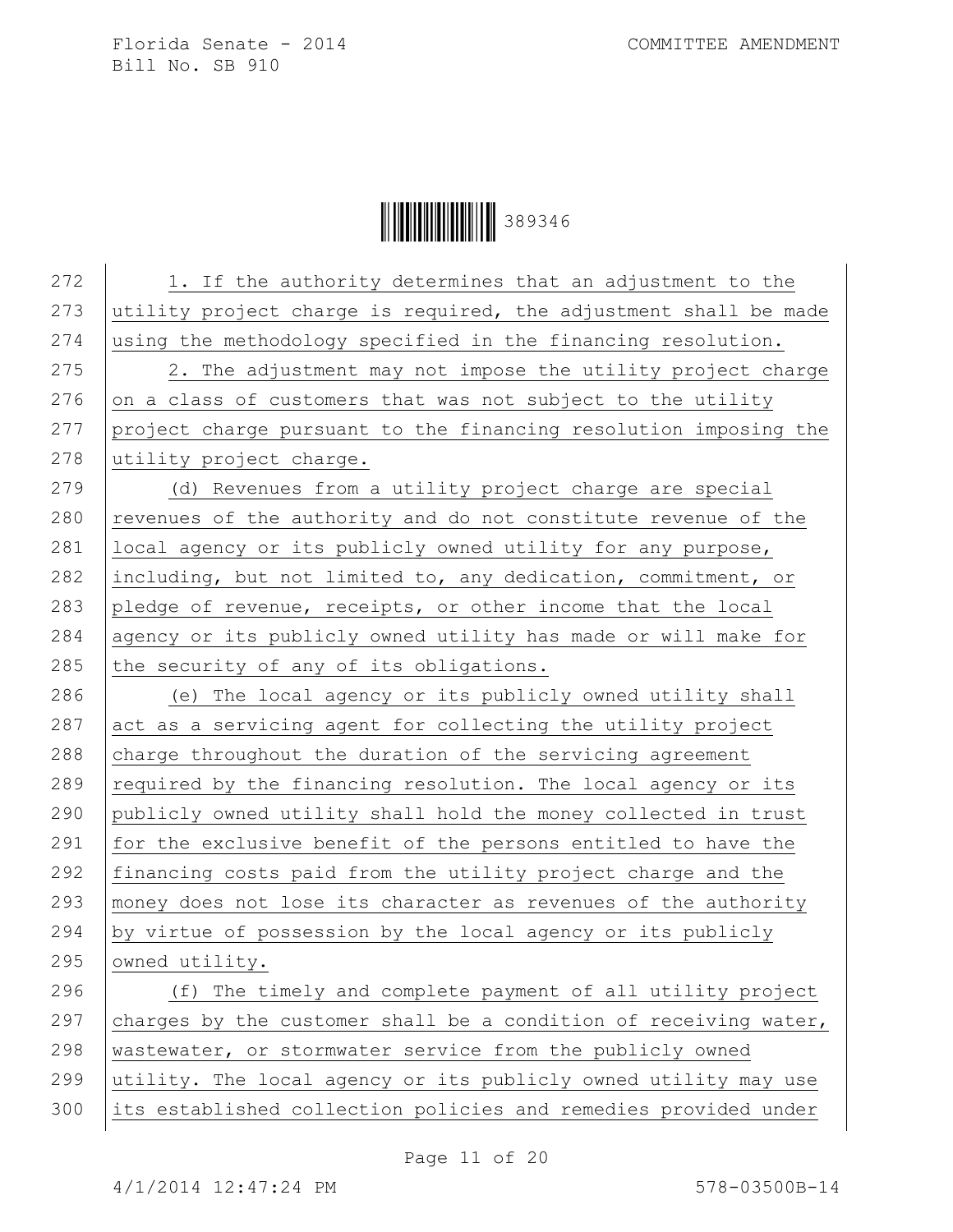$\begin{array}{|c|c|c|c|c|}\hline \multicolumn{1}{|c|}{\textbf{1}}&\multicolumn{1}{|c|}{\textbf{1}}&\multicolumn{1}{|c|}{\textbf{289346}}\ \hline \end{array}$ 

| 301 | law to enforce collection of the utility project charge. A       |
|-----|------------------------------------------------------------------|
| 302 | customer liable for a utility project charge may not withhold    |
| 303 | payment, in whole or in part, thereof.                           |
| 304 | (g) The pledge of a utility project charge to secure             |
| 305 | payment of utility cost containment bonds is irrevocable, and    |
| 306 | the state, or any other entity, may not reduce, impair, or       |
| 307 | otherwise adjust the utility project charge, except that the     |
| 308 | authority shall implement the periodic adjustments to the        |
| 309 | utility project charge as provided under this subsection.        |
| 310 | (6) UTILITY PROJECT PROPERTY.-                                   |
| 311 | (a) A utility project charge constitutes utility project         |
| 312 | property on the effective date of the financing resolution       |
| 313 | authorizing such utility project charge. Utility project         |
| 314 | property constitutes property, including for contracts securing  |
| 315 | utility cost containment bonds, regardless of whether the        |
| 316 | revenues and proceeds arising with respect to the utility        |
| 317 | project property have accrued. Utility project property shall    |
| 318 | continuously exist as property for all purposes with all of the  |
| 319 | rights and privileges of this section for the period provided in |
| 320 | the financing resolution or until all financing costs with       |
| 321 | respect to the related utility cost containment bonds are paid   |
| 322 | in full, whichever occurs first.                                 |
| 323 | (b) Upon the effective date of the financing resolution,         |
| 324 | the utility project property is subject to a first priority      |
| 325 | statutory lien to secure the payment of the utility cost         |
| 326 | containment bonds.                                               |
| 327 | 1. The lien secures the payment of all financing costs then      |
| 328 | existing or subsequently arising to the holders of the utility   |
| 329 | cost containment bonds, the trustee or representative for the    |
|     |                                                                  |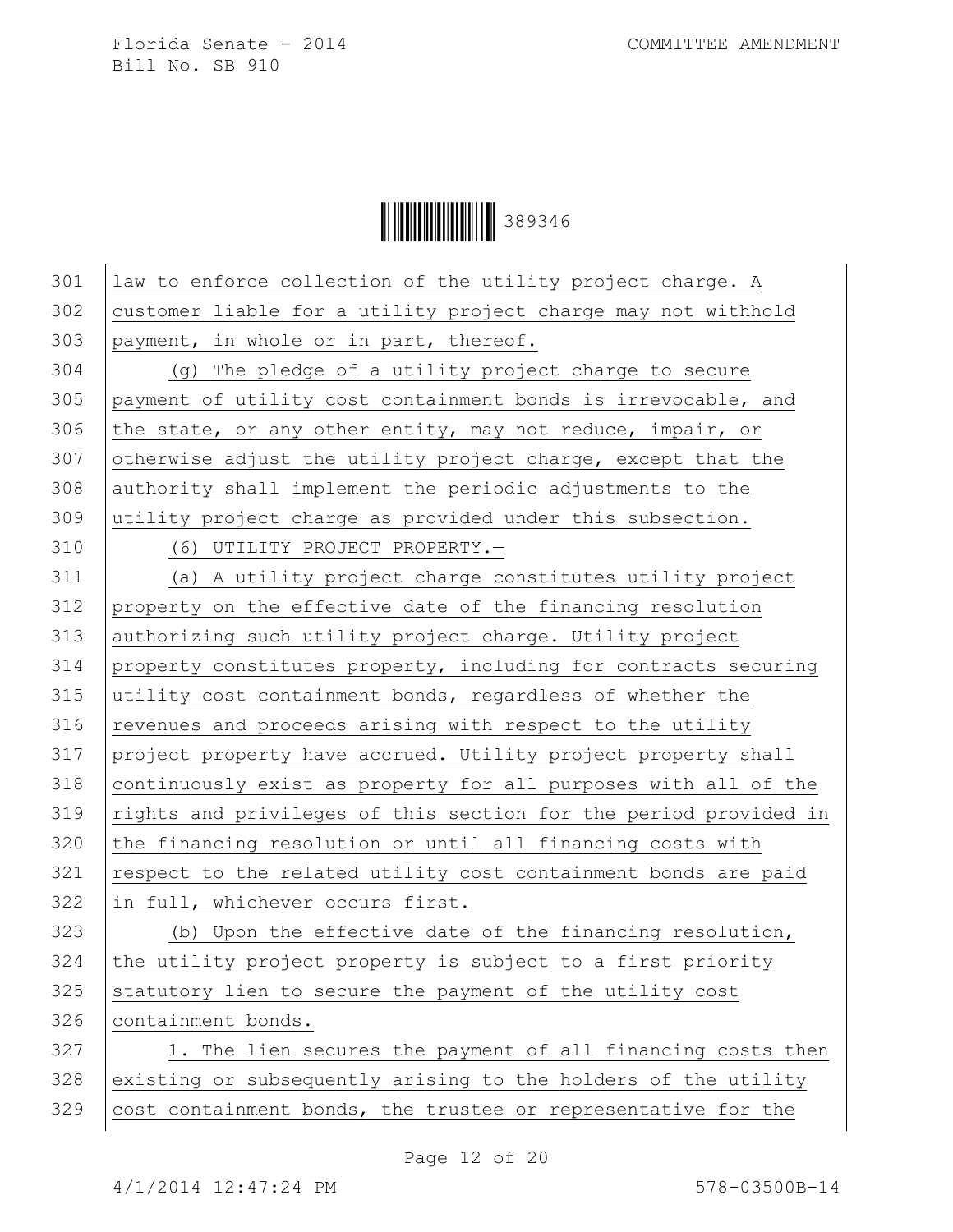$\begin{array}{|c|c|c|c|c|}\hline \multicolumn{1}{|c|}{\textbf{1}}&\multicolumn{1}{|c|}{\textbf{1}}&\multicolumn{1}{|c|}{\textbf{289346}}\ \hline \end{array}$ 

| 330 | holders of the utility cost containment bonds, and any other     |
|-----|------------------------------------------------------------------|
| 331 | entity specified in the financing resolution or the documents    |
| 332 | relating to the utility cost containment bonds.                  |
| 333 | 2. The lien attaches to the utility project property             |
| 334 | regardless of the current ownership of the utility project       |
| 335 | property, including any local agency or its publicly owned       |
| 336 | utility, the authority, or other person.                         |
| 337 | 3. Upon the effective date of the financing resolution, the      |
| 338 | lien is valid and enforceable against the owner of the utility   |
| 339 | project property and all third parties, and additional public    |
| 340 | notice is not required.                                          |
| 341 | 4. The lien is a continuously perfected lien on all              |
| 342 | revenues and proceeds generated from the utility project         |
| 343 | property, regardless of whether the revenues or proceeds have    |
| 344 | accrued.                                                         |
| 345 | (c) All revenues with respect to utility project property        |
| 346 | related to utility cost containment bonds, including payments of |
| 347 | the utility project charge, shall be applied first to the        |
| 348 | payment of the financing costs of the utility cost containment   |
| 349 | bonds then due, including the funding of reserves for the        |
| 350 | utility cost containment bonds. Any excess revenues shall be     |
| 351 | applied as determined by the authority for the benefit of the    |
| 352 | utility for which the utility cost containment bonds were        |
| 353 | issued.                                                          |
| 354 | (7) UTILITY COST CONTAINMENT BONDS.-                             |
| 355 | (a) Utility cost containment bonds shall be issued within        |
| 356 | the parameters of the financing provided by the authority        |
| 357 | pursuant to this section. The proceeds of the utility cost       |
| 358 | containment bonds made available to the local agency or its      |
|     |                                                                  |

Page 13 of 20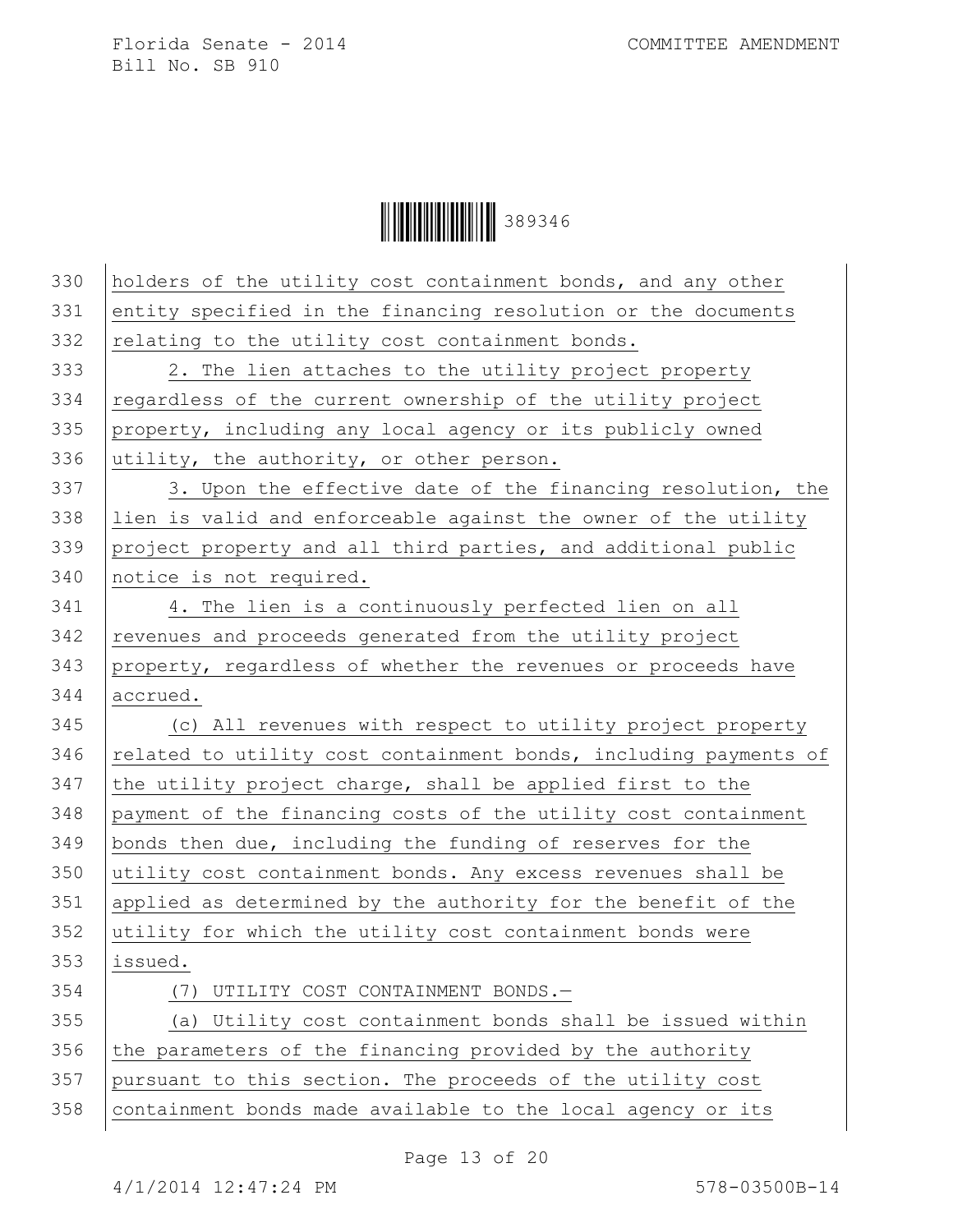$\begin{array}{|c|c|c|c|c|}\hline \multicolumn{1}{|c|}{\textbf{1}}&\multicolumn{1}{|c|}{\textbf{1}}&\multicolumn{1}{|c|}{\textbf{289346}}\ \hline \end{array}$ 

| 359 | publicly owned utility shall be used for the utility project     |
|-----|------------------------------------------------------------------|
| 360 | identified in the application for financing of the utility       |
| 361 | project or used to refinance indebtedness of the local agency    |
| 362 | which financed or refinanced utility projects.                   |
| 363 | (b) Utility cost containment bonds shall be issued in            |
| 364 | accordance with this section and s. 163.01(7)(g)8., Florida      |
| 365 | Statutes, and may be validated pursuant to s. $163.01(7)(g)9.$ , |
| 366 | Florida Statutes.                                                |
| 367 | (c) The authority shall pledge the utility project property      |
| 368 | as security for the payment of the utility cost containment      |
| 369 | bonds. All rights of an authority with respect to utility        |
| 370 | project property pledged as security for the payment of utility  |
| 371 | cost containment bonds shall be for the benefit of, and          |
| 372 | enforceable by, the beneficiaries of the pledge to the extent    |
| 373 | provided in the financing documents relating to the utility cost |
|     |                                                                  |
| 374 | containment bonds.                                               |
| 375 | 1. If utility project property is pledged as security for        |
| 376 | the payment of utility cost containment bonds, the local agency  |
| 377 | or its publicly owned utility shall enter into a contract with   |
| 378 | the authority which requires, at a minimum, that the publicly    |
| 379 | owned utility:                                                   |
| 380 | a. Continue to operate its publicly owned utility,               |
| 381 | including the utility project that is being financed or          |
| 382 | refinanced;                                                      |
| 383 | b. Collect the utility project charge from customers for         |
| 384 | the benefit and account of the authority and the beneficiaries   |
| 385 | of the pledge of the utility project charge; and                 |
| 386 | c. Separately account for and remit revenue from the             |
| 387 | utility project charge to, or for the account of, the authority. |

Page 14 of 20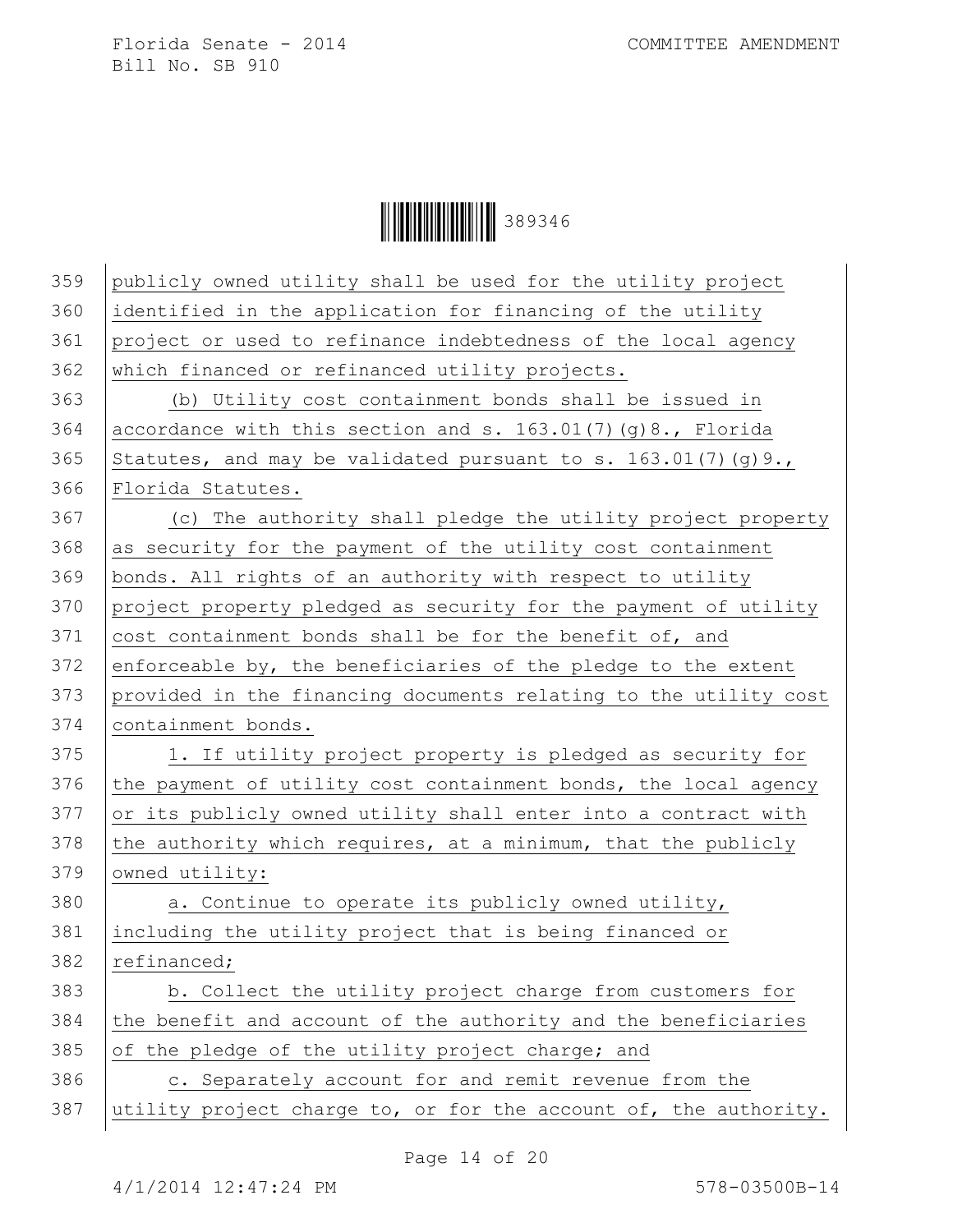**HEREFORE SHEET SHEET SHEET SHEET SHEET SHEET SHEET SHEET SHEET SHEET SHEET SHEET SHEET SHEET SHEET SHEET SHEET** 

388 2. The pledge of a utility project charge to secure payment of utility cost containment bonds is irrevocable, and the state  $\sigma$  or any other entity may not reduce, impair, or otherwise adjust 391 the utility project charge, except that the authority shall implement periodic adjustments to the utility project charge as provided under subsection (5). (d) Utility cost containment bonds shall be nonrecourse to the credit or any assets of the local agency or the publicly 396 owned utility but shall be payable from, and secured by a pledge  $of$ , the utility project property relating to the utility cost containment bonds and any additional security or credit enhancement specified in the documents relating to the utility 400 cost containment bonds. If, pursuant to subsection  $(4)$ , the authority is financing the project through a single-purpose limited liability company, the utility cost containment bonds 403 shall be payable from, and secured by, a pledge of amounts paid by the company to the authority from the applicable utility project property. This provision shall be the exclusive method of perfecting a pledge of utility project property by the 407 company securing the payment of financing costs under any 408 agreement of the company in connection with the issuance of 409 utility cost containment bonds. (e) The issuance of utility cost containment bonds does not 411 obligate the state or any political subdivision thereof to levy or to pledge any form of taxation to pay the utility cost containment bonds or to make any appropriation for their payment. All utility cost containment bonds must contain on 415 their face a statement in substantially the following form: 416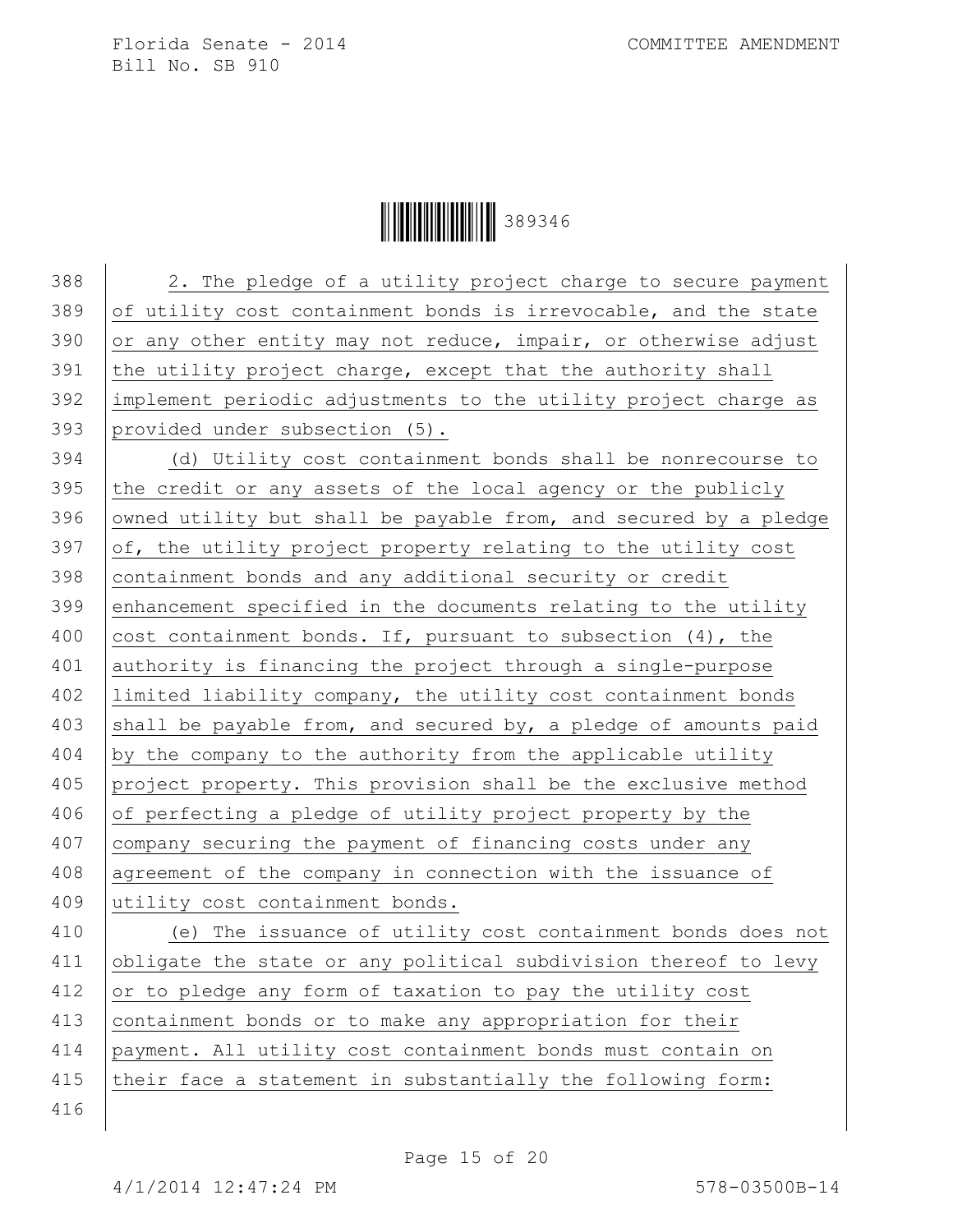Ì389346GÎ389346

417 | "Neither the full faith and credit nor the taxing power of the 418 State of Florida or any political subdivision thereof is pledged 419 to the payment of the principal of, or interest on, this bond." 420 421 (f) Notwithstanding any other law or this section, a 422 financing resolution or other resolution of the authority, or 423 documents relating to utility cost containment bonds, the 424 authority may not rescind, alter, or amend any resolution or 425 document that pledges utility cost charges for payment of 426 utility cost containment bonds. 427 (g) Subject to the terms of the pledge document created 428 under this part, the validity and relative priority of a pledge 429 is not defeated or adversely affected by the commingling of 430 revenues generated by the utility project property with other 431 | funds of the local agency or the publicly owned utility 432 collecting a utility project charge on behalf of an authority. 433 (h) Financing costs in connection with utility cost 434 containment bonds are a special obligation of the authority and 435 do not constitute a liability of the state or any political 436 subdivision thereof. Financing costs are not a pledge of the 437 | full faith and credit of the state or any political subdivision 438 thereof, including the authority, but are payable solely from 439 the funds in the documents relating to the utility cost 440 containment bonds. This provision does not preclude guarantees 441 or credit enhancements in connection with utility cost 442 containment bonds. 443 (i) Except as otherwise provided in this section with 444 respect to adjustments to a utility project charge, the recovery 445 of the financing costs for the utility cost containment bonds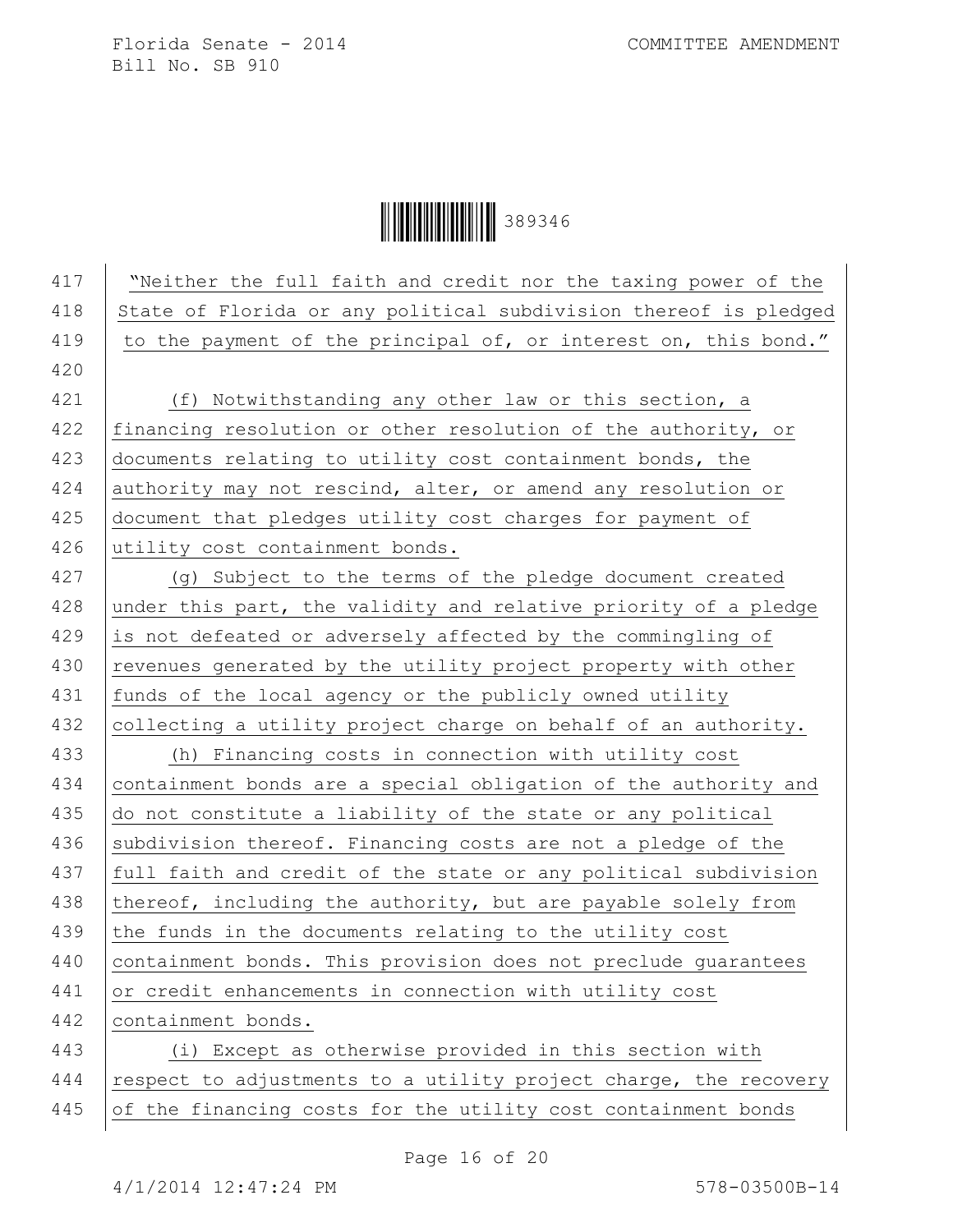**ÖÖÖÖÖÖÖÖÖÖÖÖÖ** 389346

 $446$  from the utility project charge shall be irrevocable and the 447 authority does not have the power, either by rescinding, 448 altering, or amending the applicable financing resolution, to 449 revalue or revise for ratemaking purposes the financing costs of 450 utility cost containment bonds; to determine that the financing 451 costs for the related utility cost containment bonds or the 452 utility project charge is unjust or unreasonable; or to in any 453 way reduce or impair the value of utility project property that 454 includes the utility project charge, either directly or 455 indirectly. The amount of revenues arising with respect to the 456 financing costs for the related utility cost containment bonds 457 or the utility project charge are not subject to reduction, 458 impairment, postponement, or termination for any reason until 459 all financing costs to be paid from the utility project charge 460 are fully met and discharged. 461 (j) Except as provided in subsection (5) with respect to 462 adjustments to a utility project charge, the state does hereby 463 pledge and agree with the owners of utility cost containment 464 bonds that the state shall neither limit nor alter the financing 465 costs or the utility project property, including the utility 466 project charge, relating to the utility cost containment bonds, 467 or any rights in, to, or under the utility project property 468 until all financing costs with respect to the utility cost

469 containment bonds are fully met and discharged. This paragraph 470 does not preclude limitation or alteration if adequate provision 471 is made by law for the protection of the owners. The authority 472 | may include this pledge by the state in the governing documents 473 for utility cost containment bonds.

474 (8) LIMITATION ON DEBT RELIEF.—Notwithstanding any other

Page 17 of 20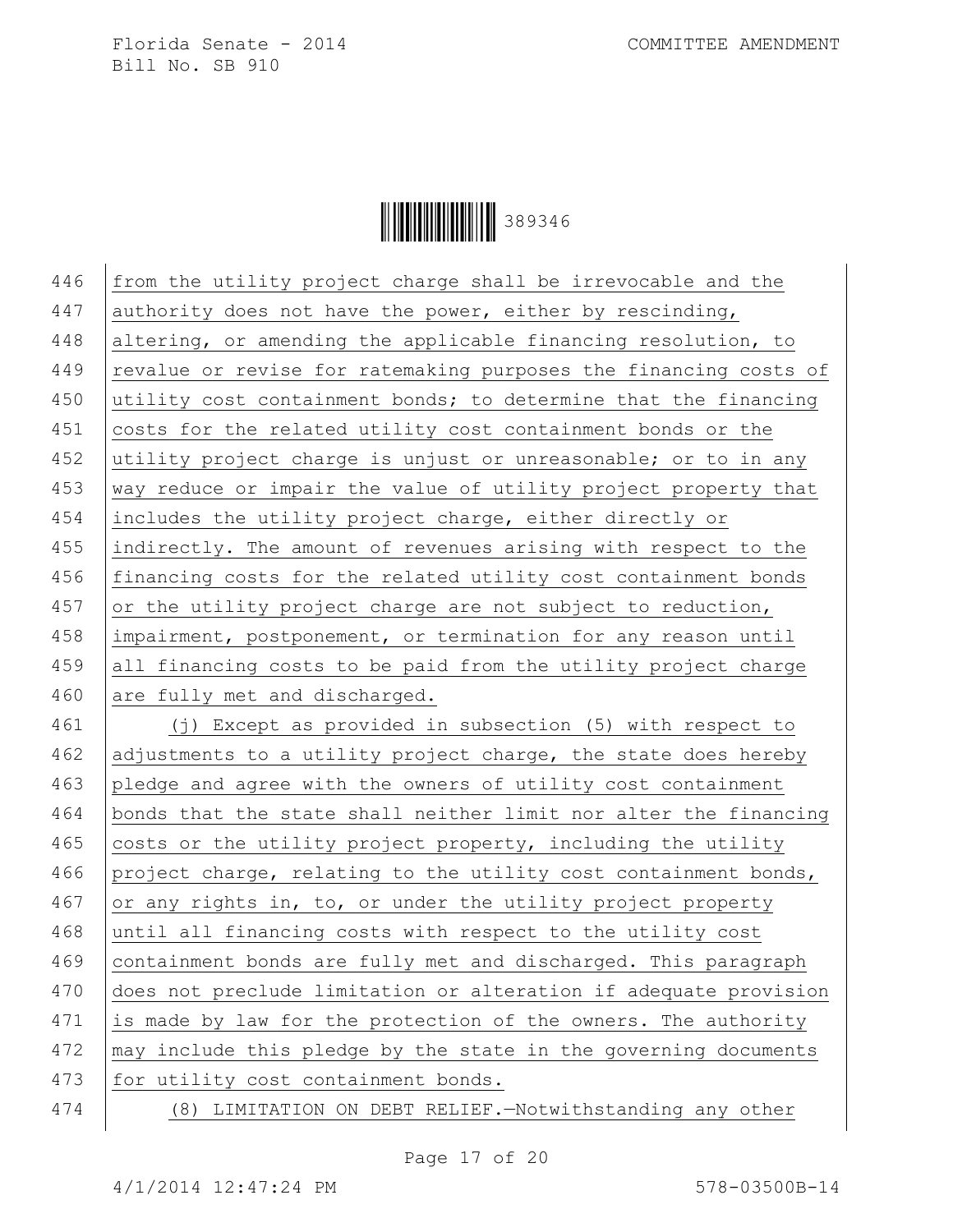$\begin{array}{|c|c|c|c|c|}\hline \multicolumn{1}{|c|}{\textbf{1}}&\multicolumn{1}{|c|}{\textbf{1}}&\multicolumn{1}{|c|}{\textbf{289346}}\ \hline \end{array}$ 

| 475 | law, an authority that issued utility cost containment bonds may |
|-----|------------------------------------------------------------------|
| 476 | not, and no governmental officer or organization shall so        |
| 477 | authorize the authority to, become a debtor under the United     |
| 478 | States Bankruptcy Code or become the subject of any similar case |
| 479 | or proceeding under any other state or federal law if any        |
| 480 | payment obligation from utility project property remains with    |
| 481 | respect to the utility cost containment bonds.                   |
| 482 | (9) CONSTRUCTION. - This section and all grants of power and     |
| 483 | authority in this section shall be liberally construed to        |
| 484 | effectuate their purposes. All incidental powers necessary to    |
| 485 | carry into effect the provisions of this section are expressly   |
| 486 | granted to, and conferred upon, public entities.                 |
| 487 | Section 2. This act shall take effect July 1, 2014.              |
| 488 |                                                                  |
| 489 | ================= T I T L E A M E N D M E N T ================   |
| 490 | And the title is amended as follows:                             |
| 491 | Delete everything before the enacting clause                     |
| 492 | and insert:                                                      |
| 493 | A bill to be entitled                                            |
| 494 | An act relating to utility projects; providing a short           |
| 495 | title; providing definitions; authorizing certain                |
| 496 | local government entities to finance the costs of a              |
| 497 | utility project by issuing utility cost containment              |
| 498 | bonds upon application by a local agency; specifying             |
| 499 | application requirements; requiring that savings                 |
| 500 | resulting from the issuance of utility cost                      |
| 501 | containment bonds be used for the benefit of the                 |
| 502 | customers of a public utility; requiring any successor           |
| 503 | entity of a local agency to assume and perform the               |
|     |                                                                  |

Page 18 of 20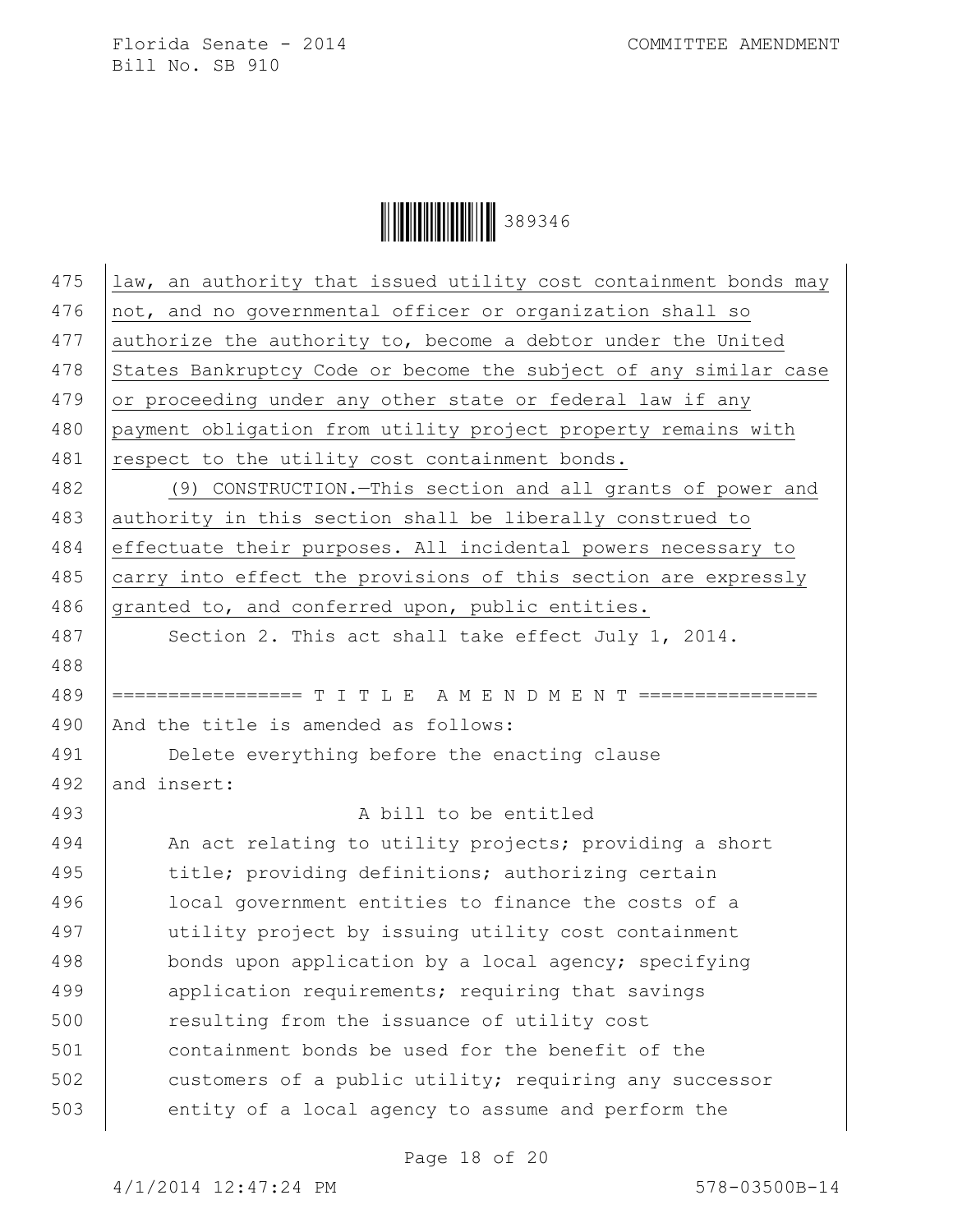

504 obligations of the local agency with respect to the 505 financing of a utility project; authorizing an 506 authority to issue utility cost containment bonds for 507 specified purposes related to utility projects; 508 | authorizing an authority to form alternate entities to 509 finance utility projects; requiring the governing body 510 of the authority to adopt a financing resolution and 511 impose a utility project charge on customers of a 512 publicly owned utility as a condition of utility 513 project financing; specifying required and optional 514 provisions of the financing resolution; specifying 515 | powers of the authority; requiring the local agency or 516 its publicly owned utility to assist the authority in 517 | the establishment or adjustment of the utility project 518 charge; requiring that customers of the public utility 519 specified in the financing resolution pay the utility 520 project charge; providing for adjustment of the 521 utility project charge; establishing ownership of the 522 The revenues of the utility project charge; requiring the 523 local agency or its publicly owned utility to collect 524 the utility project charge; conditioning a customer's 525 **Fig.** receipt of public utility services on payment of the 526 utility project charge; authorizing a local agency or 527 its publicly owned utility to use available remedies 528 to enforce collection of the utility project charge; 529 providing that the pledge of the utility project 530 charge or the utility project property to secure 531 payment of bonds issued to finance the utility project 532 is irrevocable and cannot be reduced or impaired

Page 19 of 20